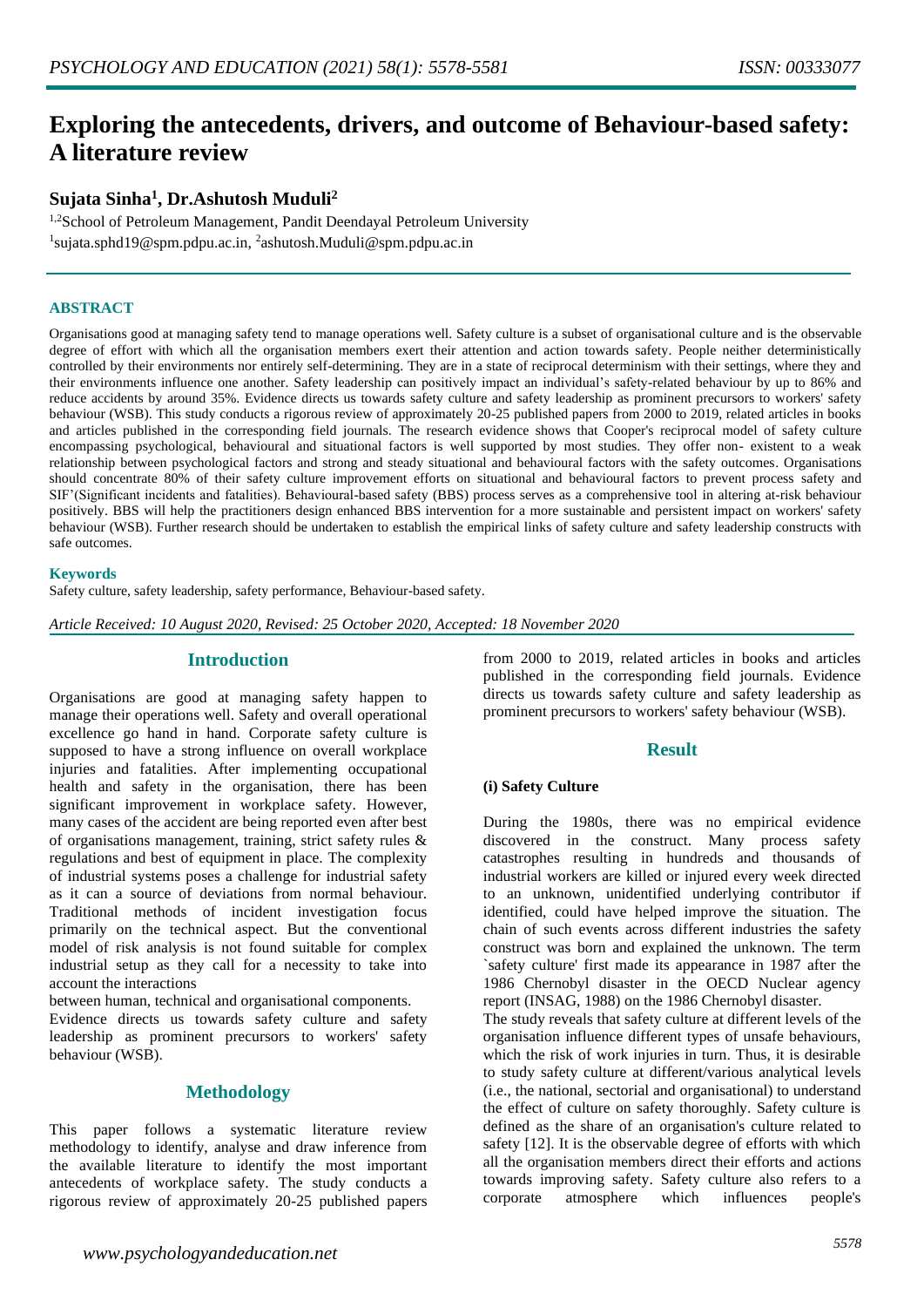management of safety in an organisation—the number of culture definition advocate that one definition does not fit all industries. The crust of safety culture construct is about thinking positively about safety, proactively managing safety, and behaving safely.

The results show that when the safety culture was strong, leaders' behaviour created a higher/improved safety climate among the members, which predicted the workers' perceived safety behaviours. Safety culture moderated the influence that leaders exercise on safety climate. Cooper's (2000) Reciprocal safety culture Model (Fig. 1) encompassing psychological factor (safety climate), behavioural (safety behaviour) and situational factors (safety management system) has been supported by most of the academicians and researchers working on accident prevention and safety enhancement [7].



**Fig 1:** Cooper (2000): Reciprocal Safety Culture Model

People are neither deterministically controlled by their environments nor completely self-determining [12]. They are in a state of reciprocal determinism. They and their environments influence each other. 'Bandura's model of reciprocal determinism' offers a perfect framework to measure and analyse 'safety culture' by a triangular methodology to perform multi-level analyses. This triangulation lets the researcher take a multi-faceted understanding of safety culture. Organisations can study the reciprocal relationship between situational, psychological, and behavioural factors with an opinion to establish antecedents– behaviour–consequence path. As the elements are measurable, it is possible to quantify the 'safety culture' in a more meaningful way at many different organisational and analytical levels. The reciprocal framework provides a suitable means by which the prevailing safety culture of other business units, departments or work areas can be measured and compared [12]. Previous research findings suggest that change initiatives that disregard this interactive relationship while developing a safety culture are bound to failure.

Cooper's (2002) business model of safety culture (Fig.

2) treats the psychological ('hearts & minds'), behavioural ('daily actions') and situational ('Safety guidelines/systems') aspects as the input to the safety culture construct which undergo a transformational process via leadership through organisational goals, expectations and management practices to produce/form the safety culture. This approach has been officially accepted by the American Petroleum Association (2016) and has also been considered standard by the American National Standards Institute (ANSI).



**Fig 2:** Cooper (2002): Business Process Model of Safety **Culture** 

Defining 'safety culture' construct as a product helps us with a means to measure the degree of existing safety culture in the organisation. The collective evidence depicts minimal to no relationship of psychological aspects with safety outcome. It also means that the use of psychological factors as a substitute for safety culture is almost incorrect.

Change and modifying situational aspects by introducing an efficient safety management system (SMS) that codifies and directs individuals' behaviour significantly optimises the safety conditions responsible for process safety accidents and personal injuries. Finally, there is a large body of work, primarily aimed at improving workers safety behaviour (WSB) in a range of industries and countries known as "Behavioural-Based Safety" (BBS). This is an approach aimed at improving workplace safety by modifying unsafe behaviour to safe behaviour.

## **(ii) Leadership**

Leadership is defined as the capacity to influence people through personal attributes and behaviour to achieve a common goal and an essential element in guaranteeing organisations' safe running. Effective leaders understand that health and safety are not just a moral responsibility, but also contribute to achieve the organisational objectives across finance, operations, compliance and governance.

A manager's leadership style and visual demonstration of their commitment to overall health & safety through their actions play a crucial role in shaping safety culture. The present study aims to find out how leader behaviours influence employees' safety behaviours (perceived safety behaviours). To answer this question, we have considered how this influence is exercised, taking into consideration some essential factors like safety performance, safety compliance & safety participation. The analyses revealed that transformational leadership is characterised leaders behaviour that transforms and inspire followers to go above and beyond their mere self-interest, promote supervisory safety practices, create a positive, supportive environment, better safety behaviours and fewer accidents. At the same time, transactional leaders are just concerned with safety performance through constructive and corrective measures. In other words, transactional safety leaders promote safety performance (i.e. use of PPE & safety compliance) and transformational safety leaders encourage "safety participation". Several studies revealed the co- occurrence of transformational and transactional safety leadership and claim that while safety leaders need transactional skills but in the absence of transformational skills it is impossible to generate employee's engagement towards health & safety. From the past few years "safety participation" has become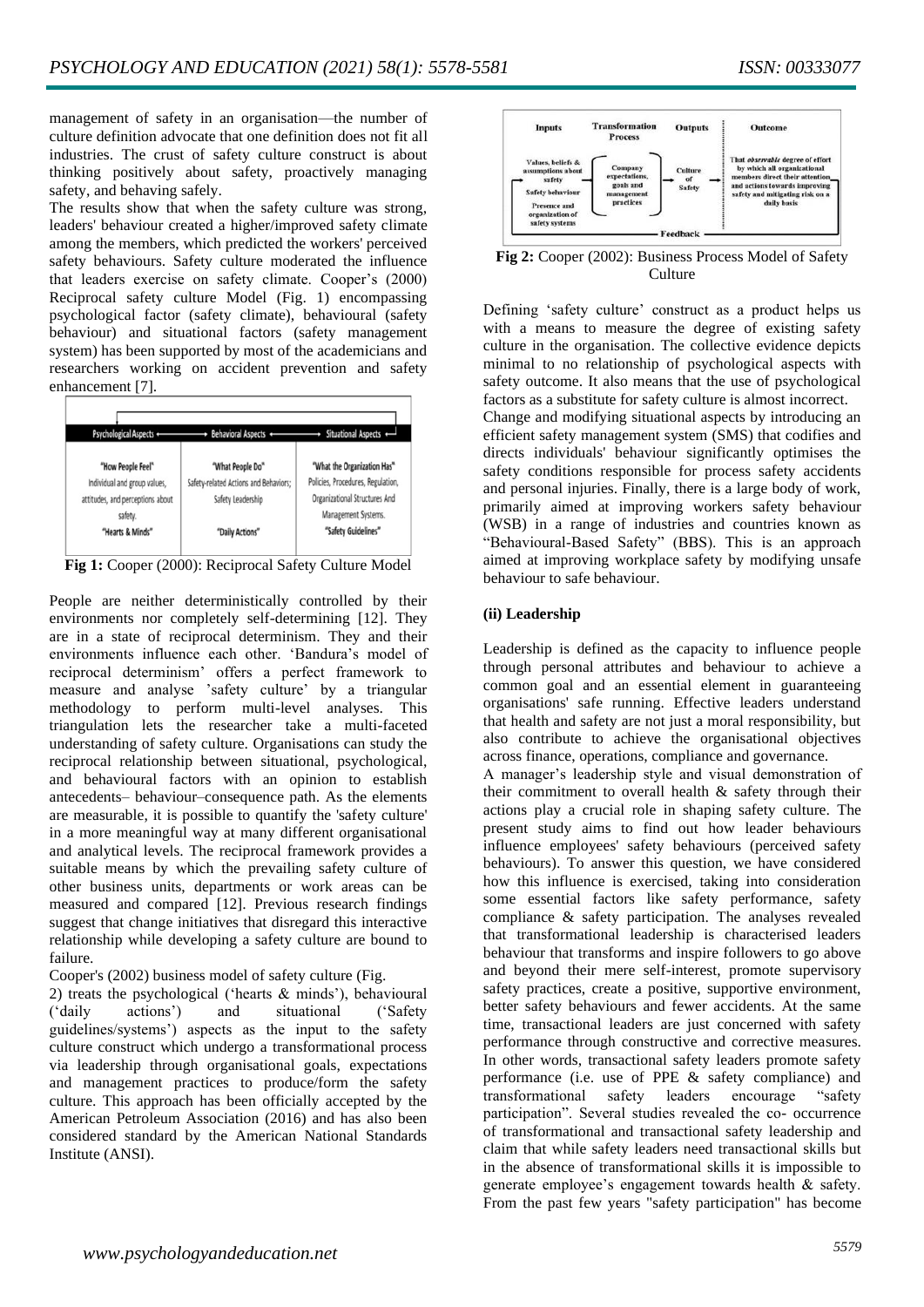the focus of much recent behavioural safety research. Initially, various acts of employees' safety participation were presented as a single construct, implying that all actions were of equal importance in

predicting organisational safety outcome. Recent studies propose safety participation behaviour in two distinct categories: prosocial and proactive safety participation behaviour and the type of effect they exert on different safety performance outcomes such as micro-accidents, property damage, lost time injury and near-miss reporting event. In recent studies, Prosocial behaviour was found to be useful in predicting the frequency of micro-accidents and accidents without injury (property damage). In contrast, proactive behaviour played a vital role in predicting the frequency of lost time injury and near- miss events (Curcuruto et al.,2015).

# **Discussion**

## **Behaviour-Based Safety and its role in changing Behaviour**

Research has shown that up to 80% of workplace accidents are caused by workers behaviour, so it is imperative to understand why employee behave unsafely. Pareto's law dictates that 80% of the consequences stem from 20% of the causes. Application of this principle on accidents demonstrates that 20% of behaviours are responsible for 80%of accidents. Therefore, logically it is advisable to restrict the focus on critical and current behaviour to achieve the desired result rather than overloading the workers to all safety acts to be performed onsite. This limits the dilution of focus and achieves the desired result. Peoples behavioural choices account for around 56% of all potential severe injuries and fatalities (SIF's). Workers may participate in risk-taking behaviour that might have life-altering consequences. Under everyday situations, they may have the ability and knowledge to perform the tasks, but she/he may not have the required motivation to carry it out [14]. A favourable work environment positively influences the operators' behaviour, and an unfavourable work environment negatively impacts the operator's behaviour. The purpose of BBS is to reduce the number of unwanted incidents caused either poor management controls and/or hazard present in the working environment: when they are triggered exclusively by 'unwanted behaviour' or/those triggered by an interaction between poor controls, hazards and behaviours. Preventative opportunities, therefore, stem from controlling unwanted behaviours, identifying/eliminating risks and tightening management controls. Behavioural safety helps to identify and fix issues in all of these areas. It is vital not to confuse this approach with inspections, looking at unsafe conditions instead of unsafe acts. However, behavioural techniques aimed at improving safety-

related behaviour reduce injuries if applied while meeting the pre-requisites before implementation. Various research evidence suggests that behavioural interventions aimed at improving an organisation's safety performance would be more effective if they target specific safety behaviour (prosocial or proactive) associated with these outcomes. Otherwise, they will have minimal to no effect.

# **Conclusion**

Most of the studies explained the role of safety culture in shaping the behaviour of the employees and the role of leaders plays in transformation of safety culture leading to safer outcomes.

The available evidence illustrates safety climate (psychological factor) as an inconsistent and weak indicator of safety- related behaviour and sole use of psychological factor (safety climate

/attitudinal survey) as a substitute to safety culture is inappropriate.

Behavioural and situational factors demonstrate a strong and reliable relationship with actual safety behaviour/outcomes. Organisations should focus almost 80% of their safety culture improvement initiatives in modifying the situational factor by developing a robust safety system to influence and optimise safety-related behaviour to avoid process safety and SIF's. In turn, to decrease any cognitive disagreement (Festinger, 1957), people will by default adjust their way of thinking to decrease any discomfort between the way they think and the way they act .

Most of safety issues/concerns reveal that it is the management behaviours from where 80% of personal injury or process safety issues arise.

Organisations must concentrate on the behaviour of workers and management but should recognise that behavioural targets for each will be significantly different.

Behavioural-based safety interventions have proved to be successful across various industries through their exclusive bottom-up approach to manage health and safety at the workplace. There lies a scope of research into its effectiveness.

Behavioural-based techniques work best when physical environment and workplace are well maintained, and all procedures are in place. The implementation of BBS provides an opportunity to the workforce to

proactively and continuously co-operate to improve safety and health.

Supervisors safety practices (i.e., Frequent safety-specific interaction with workers) can lead to improvement in workers safety behaviour (WSB) and an improved safety climate.

A more detailed study to explore empirical links of safety culture and safety leadership constructs with safe outcomes needs be carried out.

# **References**

- [1] A. Parand and P. Foster, "Behavioural-Based Safety in the Minerals Industry: A Research Based Methodology Carried out in the UK Quarrying Sector", In Queensland Resources Council Mining Health & Safety Conference2006.
- [2] C. Pilbeam, R. Davidson, N. Doherty and D. Denyer, "Safety leaders: who are they? What do they do",2016.